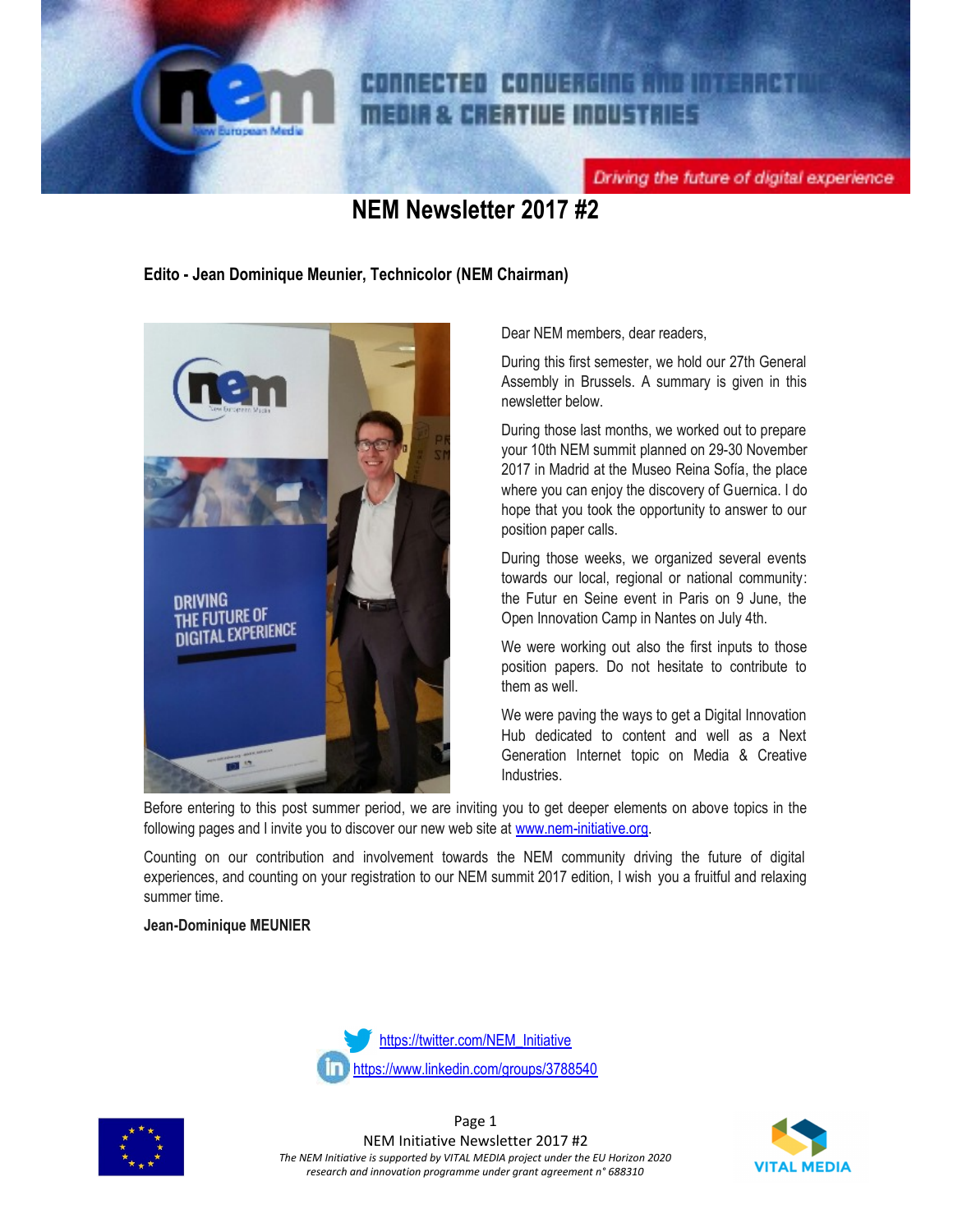

CONNECTED CONVERGING AND INTERACTI **MEDIA & CREATIVE INDUSTRIES** 

Driving the future of digital experience

**NEM 23rd General Assembly**



23rd NEM General Assembly was held in Brussels on 11 May 2017. NEM thanks all the speakers and participants for fruitful discussions we had during the event, in particular on Next Generation Internet for Creative Industries from Loretta Anania (EC Unit E3 – Next generation Internet ) and from Albert Gauthier and Philippe Gelin (EC Unit G2 – Applications & Creativity), on Social Media and new forms of cooperation across content and creative industries from Paolo Cesarini (Head of EC Unit I4 – Media Convergence & Social Media), on Policy Requirements from media community on 'How policies can affect the Media Industry sector?' And on 'How to boost the dialogue between the EC policy makers and the media sector?' with contributions from Marcel Boulogne (EC unit I-1, responsible for AVMSD), Vita Jukne, (EC unit I-2, responsible for the revision of the copyright regime), and Ivan Brincat (EC unit I-3). NEM enlargement and collaboration as well as NEM strategy were 2 other topics discussed during this General Assembly.

The presentation slides from the event are available here.



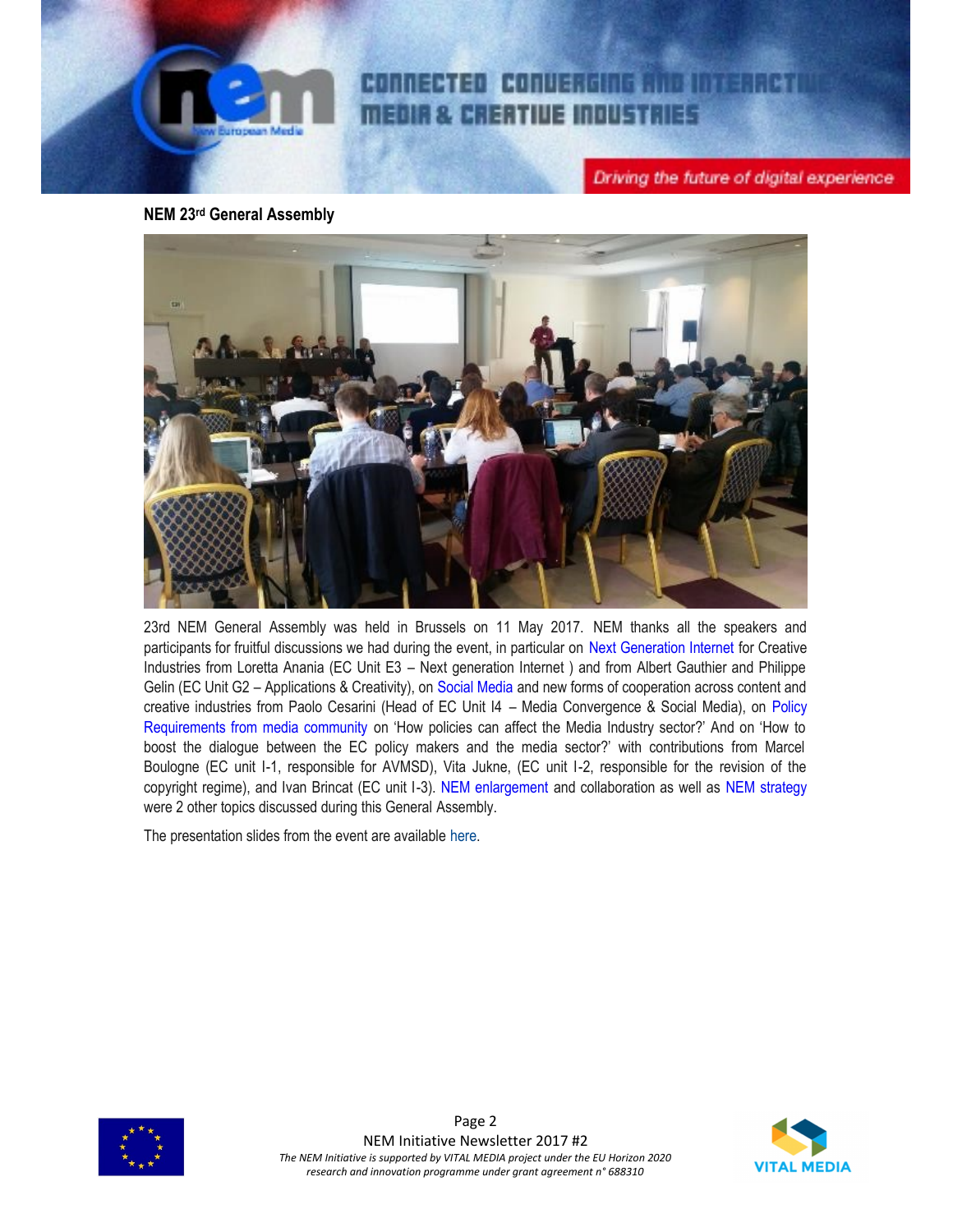

Driving the future of digital experience

### **NEM recent events**

**What you missed in Paris on 9 June – Manuella Portier, Cap Digital**



On the 9th of June, during the Futur en Seine festival, Paris&Co hosted the NEM Creative Industries Meetup, organized by Cap Digital and the NEM Initiative. Numerous stakeholders from creative industries sector gathered to exchange, network and test innovative solutions After a short introduction of the Paris&Co and its LINCC platform, Jean-Dominique Meunier, president of the NEM Initiative opened the session by presenting the network and its actions. In order to showcase some examples of creative industries stakeholders and to underline one of the current trend in the digital sector, four start-ups presented their virtual reality innovative solutions before inviting the public to test them.



Thus, the Creative Industries Meetup was the occasion to discover:



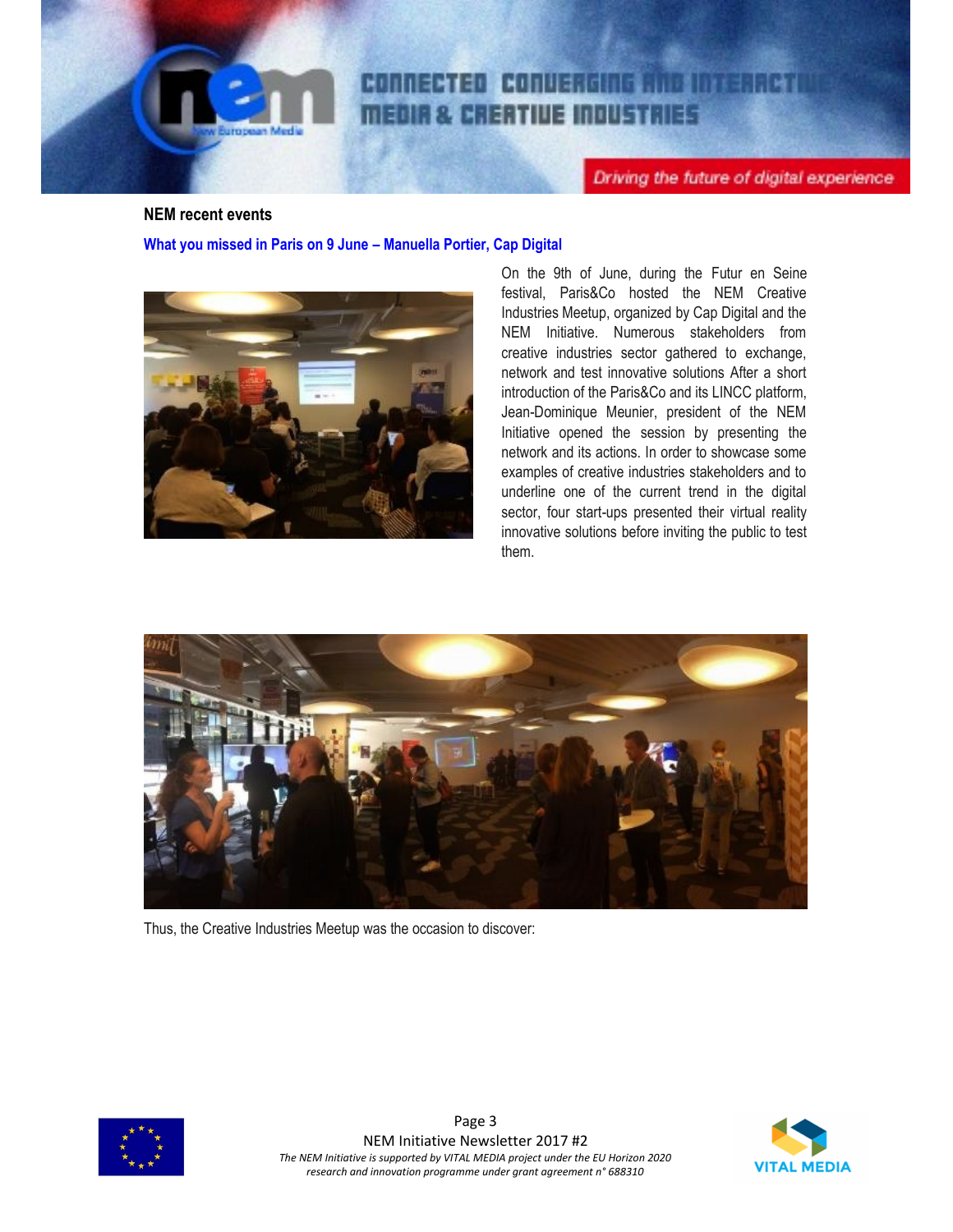# CONNECTED CONVERGING AND INTERACTI **MEDIA & CREATIVE INDUSTRIES**

### Driving the future of digital experience

### **Sky Boy**

SkyBoy's Overlap Reality is an exclusive technology that optimises the effects of augmented reality. It is an original tool available to brands, regions and a new generation of retail.

### **Innerspace VR**

Innerspace is a cutting-edge VR creation studio, dedicated to leveraging the power of VR to build new forms of entertainment with a

strong creative identity.

dematerialized way.

### **Art of Corner**

In the field of Art, Culture and Heritage, Art of Corner produces a unique User Experience in Virtual Reality and

broadcast s it in a materialize d and

### **Persistant Studios – Popcorn FX**

Persistent Studios develops software and middleware tools for creating real-time special effects. Their main product is Popcorn FX, a solution for video game studios to create and integrate real-time particle effects.

The event gathered about 60 participants who had an opportunity to discover, experiment and build partnerships, as the rest of the afternoon was dedicated to live demos and networking.

To close the session, **Ms. Agnes Alfandari of Institut Français** presented

Culture.vr, the first showcase of French VR creation. Culture.vr documents the invention of a new language to address immersion, experience and sensorial space. Culture.vr explores these new virtual realities through three different thematics: visual arts, performing arts and filmed and interactive narratives.





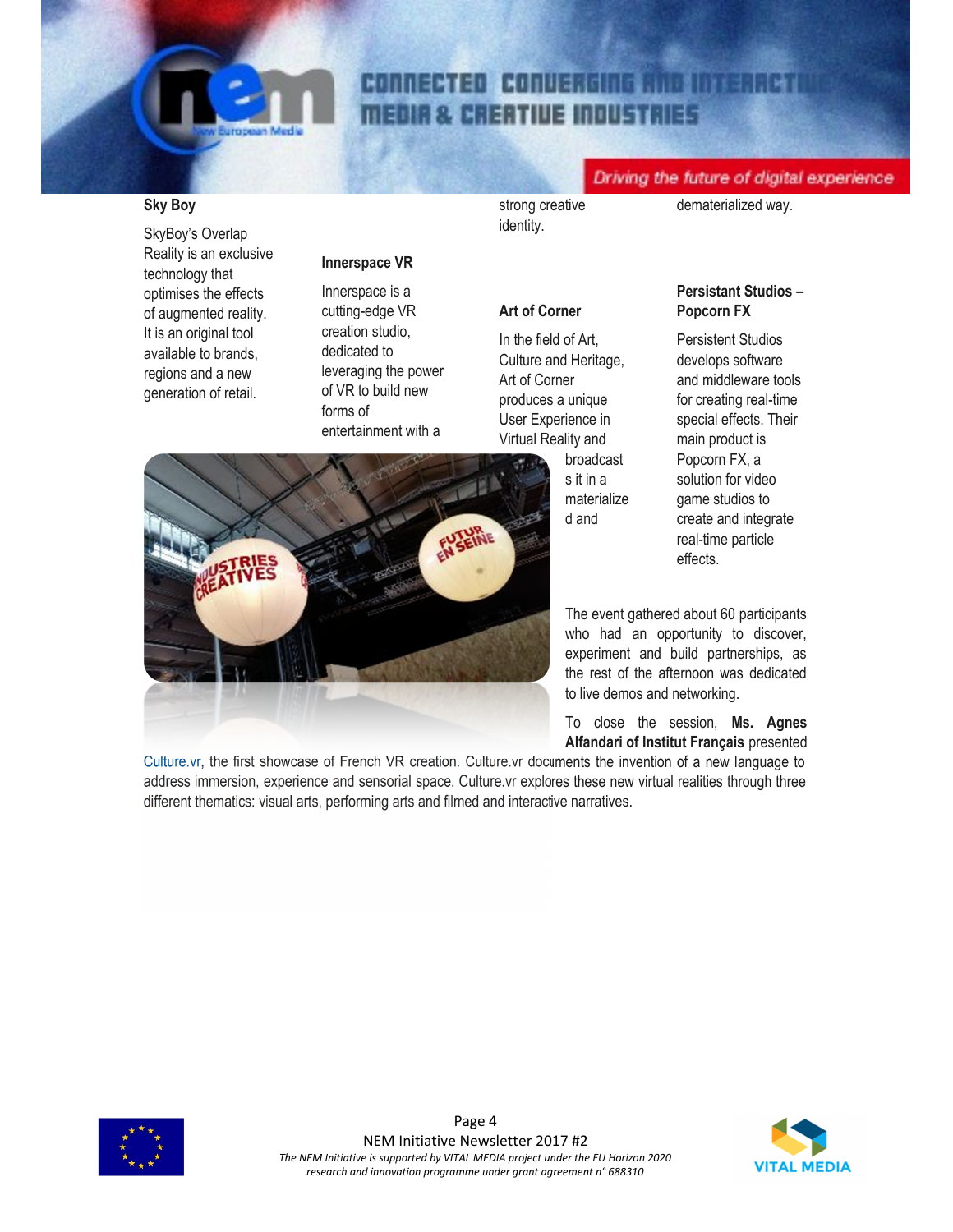

**NEM Summit 2017 – "Smart Content by Smart Creators"**



The **10th edition of the NEM Summit** conference and exhibition will be held from 29-30 November 2017 in the Spanish capital Madrid at the exciting venue of the Museo Reina Sofía, Edificio Nouvel, Auditorio 400 and Auditorio 200, 28012 Madrid, Spain (Entrance by Ronda de Atocha s/n).

The NEM Summit is an international conference and exhibition, open to co-located events and organised every year since 2008 by the NEM Initiative for all those interested in broad area of Media, Content, and Creativity. Over the years, the NEM Summit has grown to become an annual not-to-be-missed event, providing attendees with a key opportunity to meet and network with prominent stakeholders, access up -to-date information, discover latest technology and market trends, identify research and business opportunities, and find partners for upcoming EU-funded calls for projects.

### **Be involved! Participate! Register!**

More information about the NEM Summit 2017 and other participation opportunities will be published soon on the NEM Initiative website (www.nem-initiative.org).



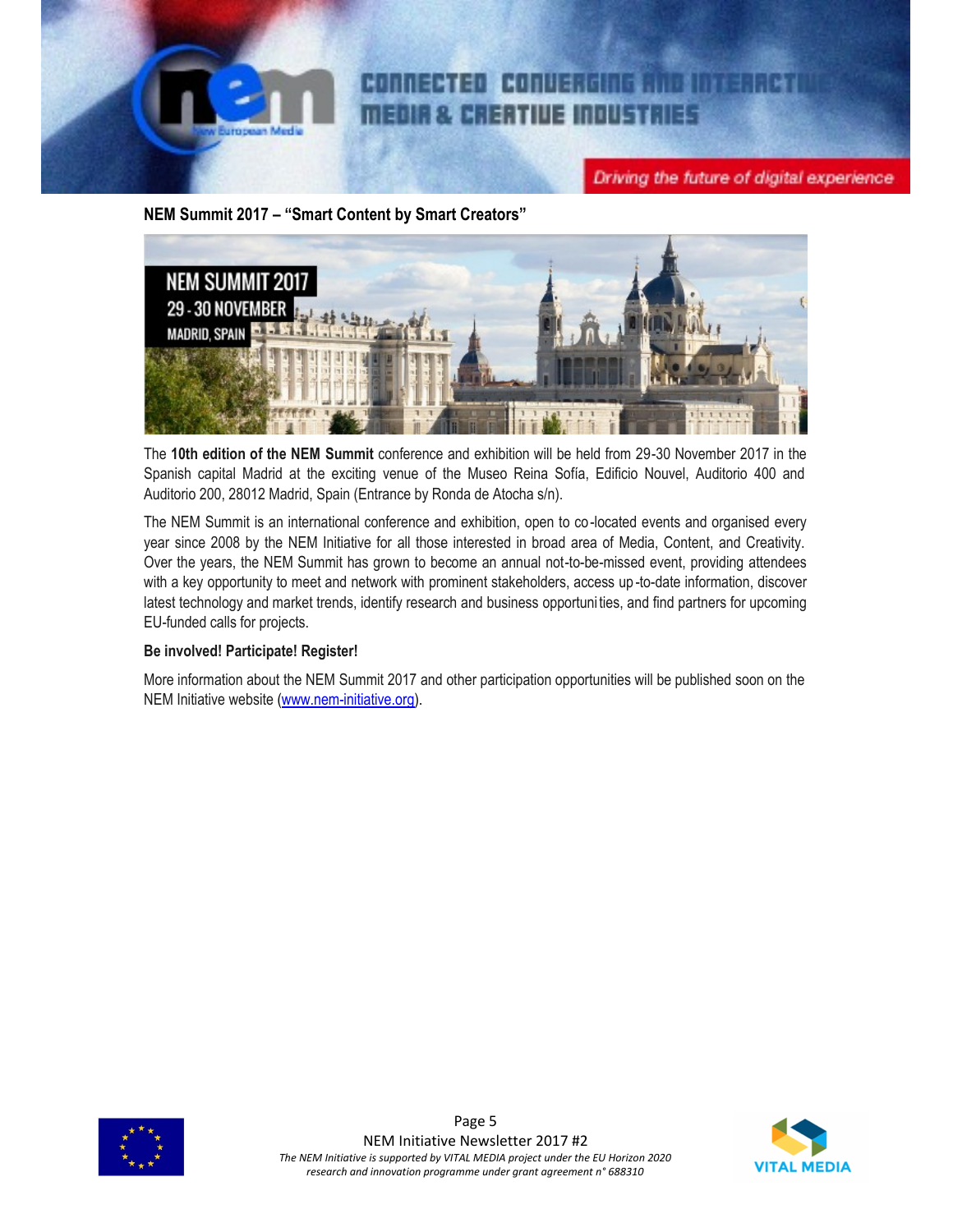

### 1999年11月11日,1月11日,1月11日,1月11日,1月11日,1月11日,1月11日,1月11日,1月11日,1月11日,1月11日,1月11日,1月 地名美国 **EDIR & CREATIVE INDUSTRIES**

Driving the future of digital experience



### **NEM & H2020 and beyond**

In 2016, NEM community has updated the Strategic Research and Innovation Agenda (SRIA). 14 sectors have provided inputs and 10 technical research topics have been identified. This new SRIA had the objective to contribute to the Work Program 2018-2020 of Horizon 2020. In 2016, the EC has launched the **Digitalising European Industry** (DEI) initiative which is also key to accelerate innovation

development together with national clusters. In the work program 2018-2020 Media, content and creative industry has been linked to the **Next Generation Internet** (NGI) flagship together with IoT and Artificial Intelligence. In 2018-2019, first trials of 5G will take place, there should be a place for one pilot addressing media & content (large event immersive program).

This year, NEM should begin to work on the next FP9 program which will take part from 2021 till 2027 taking into account this context. To go further, NEM set up 4 working groups:

- WG1 : Contribution to the NGI flagship with our SRIA including our Immersive & Interactive Content (I²C) proposal with our NGI SRIA, our NGI program structure, our NGI ecosystem animation ;
- WG2 : Contribution to the DEI initiative with our DIH catalog (NEM cluster of clusters) and our platform (Content & media platform)
- WG3 : Contribution to the 5G phase pilots with our Design of the media/content pilots able to validate 5G KPIs
- WG4 : Contribution to the design of the next FP9 work program with Design of a vision at horizon 2025

If you want to contribute, contact **Pierre-Yves Danet** pierreyves.danet@orange.com



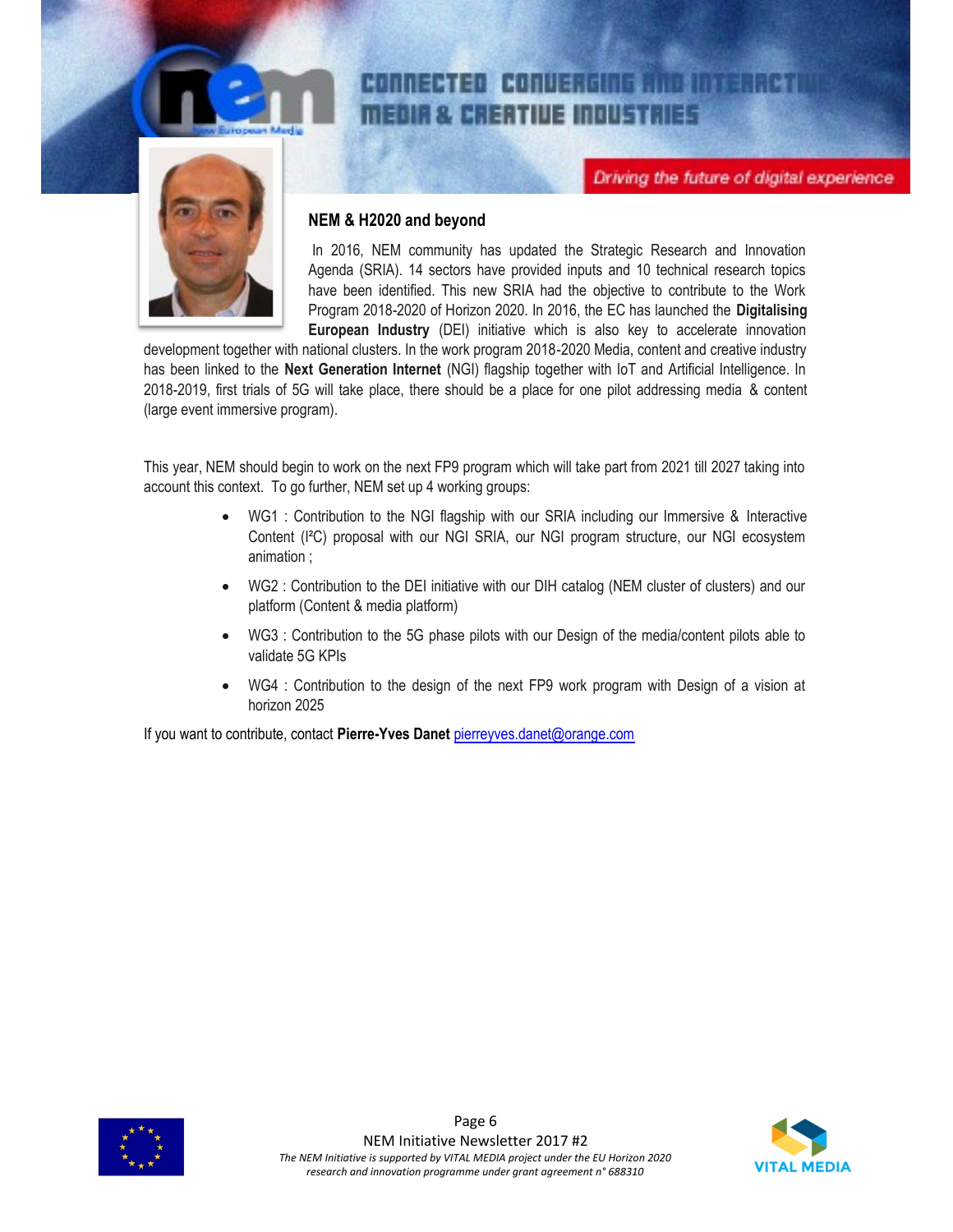

### **NEM & Position papers to come**

NEM has started to work out on the following position papers.

- 1. Immersivity
- 2. Hyper-personalization
- 3. Content distribution
- 4. Social media
- 5. Blockchain payment mechanisms
- 6. Artificial Intelligence for content and media
- 7. Creative industries fostering needs.

If you want to contribute, contact **David Jiménez** djb@gatv.ssr.upm.es

### **Towards the Future of Social Media**

**The New European Media (NEM) Initiative is taking an action to elaborate a vision "The Future of Social Media"; opportunities and challenges for European industry and society at large, needed research and innovation actions to achieve the Vision, as well as required activities in standardization, regulatory, and policy arenas.**

It can be stated that during last one-two decades the social media applications introduced significant changes to way people communicate, as well as businesses, and more over entire communities organized through common interests. Moreover, the recent developments in Internet and communications technologies, media and entertainment sectors, as well as many other spheres of professional activities and life show that social media becomes is a standard part of different services and applications offered to people through a variety of communication and consumer devices; computers, tablets, smart phones, smart watches, etc. Furthermore, so called classical media services, such as broadcasting and even traditional "paper" based media, are more and more introducing and using various social media technologies, to improve the overall user experience and further extend their offers and businesses.

Just few examples from everyday life: State of the art TV channels are providing additional information and features (e.g. interactivity) by applying the social media technologies; Nowadays when organizing a live audience event (sport, concert, etc.) it becomes a must to use social media in different ways (to inform, to sell tickets, to guide spectators to the event venue, to provide background information, to interact with the audience, etc.), Nowadays, we are searching by using different search engines and in the future we might get suggestion on the search from the members of a broad Social Media community.

**We can conclude that in the near future it will be more and more difficult to distinguish among traditional media, if we may say so, and social media. Where is or will be the border between traditional med ia and social media (e.g. shift from off-line to on-line media) as well as the border between social media and any future type of service or application, or will there be any birders in the future? What is and how will the future social media look like, how we are going to get there, and what has to be done to enable the future Social Media? Probably the largest research and innovation community of in area of media and content in Europe organized within the NEM Initiative will elaborate inputs to answer the se questions within a**